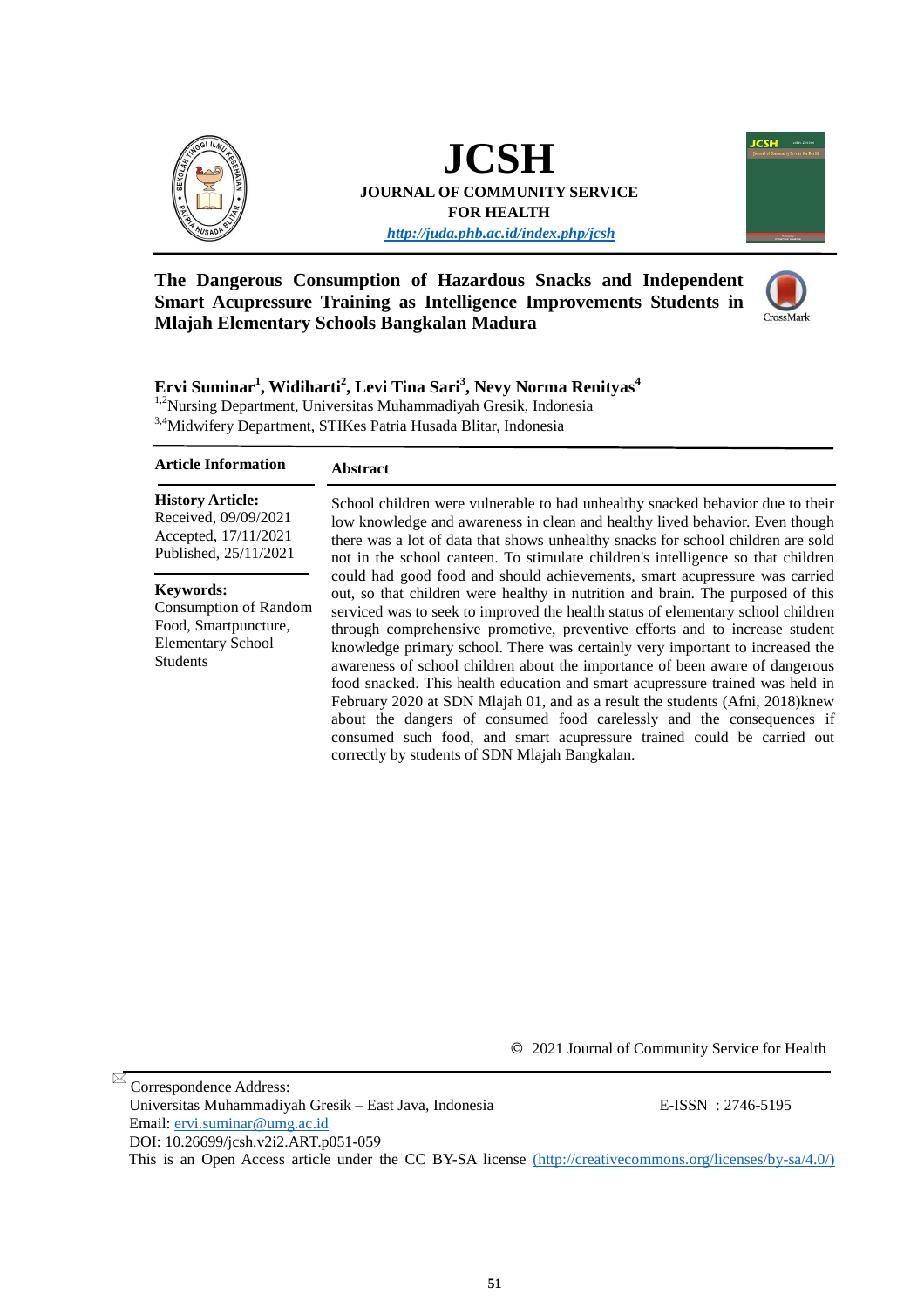#### **INTRODUCTION**

Food safety is a condition where efforts are made to prevent food from the possibility of biological, chemical, and other objects that can interfere, harm, and endanger human health (Badan Pengawas Obat dan Makanan (BPOM), 2018). Therefore, food safety is needed as a food supervisor, especially in snacks or snacks for preschool and school children. According to reseacrh by Rahmi, snacks sold by street vendors on the streets or in public crowded places are not further processed so that the food was over cooked and not healthy, and street snacks are found in many shapes, colors and sizes so that they attract the interest and attention of people who buy them (Rahmi, Dien and Kaparang, 2018) Children of preschool age and school tend to please snacks that have interesting shapes and bright colors.

For school-age children, snacks are inseparable from their daily activities. Snacks are often used as nutritional fulfillment because parents have limited time to process food at home. Types of food sold on the streets or crowded places, the nutrient content is not considered, even the nutritional content is lacking (Dini, Pradigdo and Suyatno, 2017). Therefore, snacks sold on the streets must be considered for the level of cleanliness and the content of ingredients for food.

School children's snacks are in the spotlight because it is known that most school children consume these snacks which have hazardous materials and are often a source of poisoning, after all these foods are the result of the production of the home-based food industry which cannot guarantee the quality of the processed products (Afni, 2018). Snacks are those consumed between main meals. Snacks are favored by children and adults, which are generally consumed approximately 2-3 hours between main meals, namely at 10 am and 4 pm. According to the type of snack that is

widely circulated in the market today is a snack that contains monosodium glutamate (MSG), calories, fat, and other harmful substances. So, school children are given education about the dangers and types of dangerous snacks, then children are given training on how to make their redundant snacks so that their homemade snacks can be resold between friends so that parents can know the safety of the snacks. In addition, children's snacks that are not guaranteed to be clean and healthy if eaten repeatedly will cause poor nutritional status (Nurbiyati and Wibowo, 2014). The level of nutritional adequacy that enters the child's body affects the child's health and intelligence (Inten and Permatasari, 2019). Therefore, to increase children's intelligence, the smart acupressure method is used, which is gentle massages on the head area.

School-age children, namely 6-12 years old, are those who can react to intellectual stimuli or carry out learning tasks that require intellectual abilities or cognitive abilities such as reading, writing, and counting (Yusuf, 2010). Children begin to get to know a new world, children begin to relate to people outside their families and begin to get to know a new atmosphere in their environment. New things experienced by children who have started to enter school age will affect their eating habits. Children will feel the excitement in the school, the fear would be late arriving at school, causing these children to deviate from eating habits given to them. According to Hardinsyah and Supariasa, school-age children (6-12 years) who are healthy and have characteristics including playing a lot outside the home, doing high physical activity, and being at risk of exposure to sources of disease and unhealthy living behavior (Hardinsyah & Supariasa, 2016).

School children in addition to getting good nutrition are also physically healthy, because to improve brain health and intelligence as children of the nation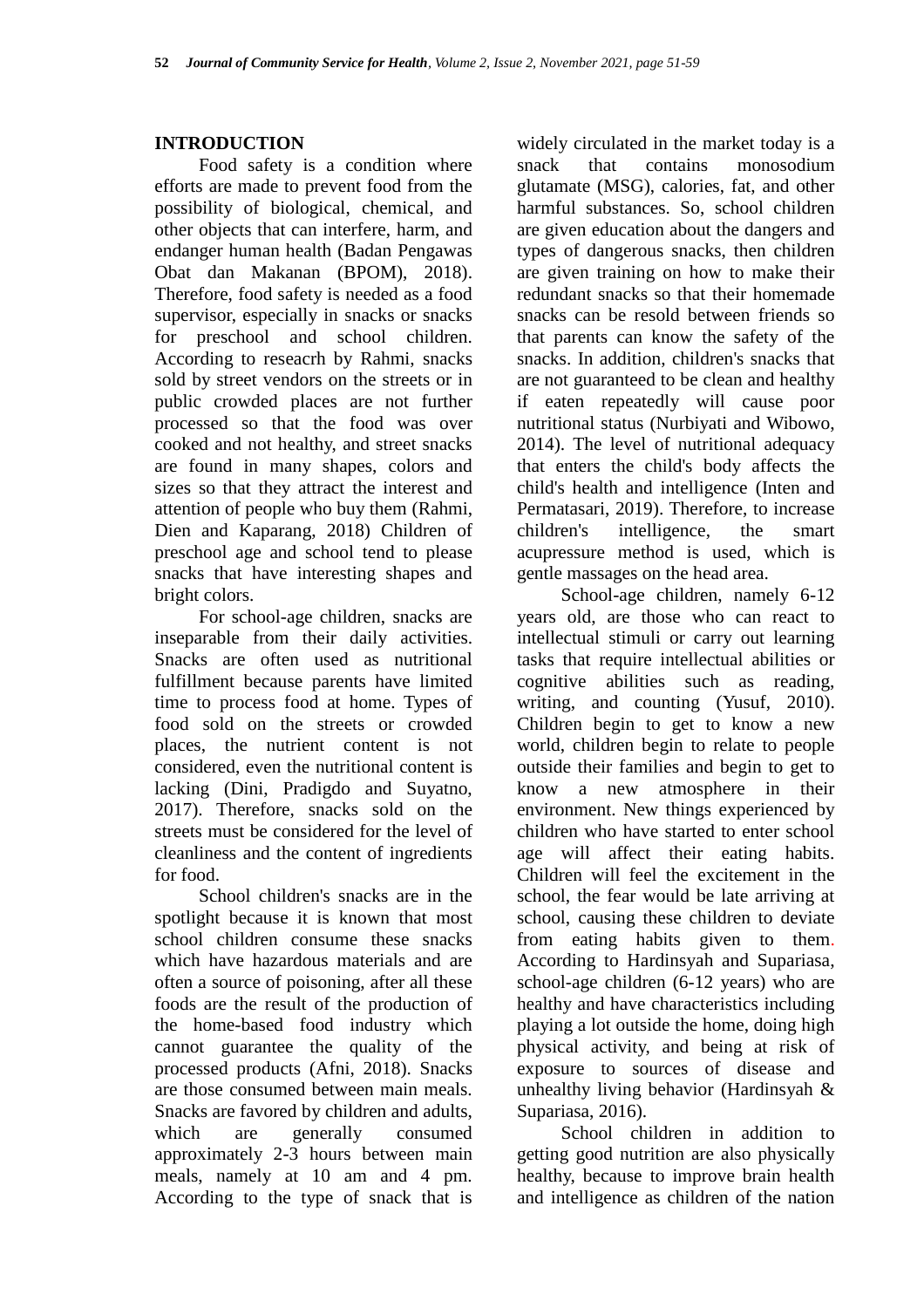who excellent. One of the ways to increase intelligence is to use acupressure, namely smart acupressure, where the massage can increase the child's appetite, but also increase the child's intelligence. Smart acupressure is easier to do by yourself or with the help of others such as teachers and parents, can be done anytime and anywhere, does not require music or done together like gymnastics.

Acupressure or smartpuncture is a gentle massage that can stimulate blood circulation so that it becomes smooth and the oxygen supply to the brain becomes adequate (Sari, 2018). Research from (Munjidah and Anggraini, 2019), there is a significant effect between acupressure at the Tui Na point and nutritional status on KMS in children. Smart Acupressure is a massage technique that is more specific to overcome eating difficulties and as an increase in children's brain intelligence by increasing blood circulation in the spleen and digestion, through a modification of acupuncture without needles, this technique an emphasis on the body's meridians or energy flow lines so that relatively easier to do than acupuncture (Sukanta, 2003). The smart acupressure used is massage on the head and face area. Where, this massage stimulates the flow of blood, nerves, and meridians leading to the head and brain (Masruroh, Cahyaningrum and Windayanti, 2019). Massage on students will have a positive impact because students will feel more ready to receive stimuli so they can learn faster, and this is closely related to developments that occur in the brain, so this massage can increase brain intelligence in children. If the intelligence of the brain increases, then the child can determine which food is good for consumption or not so that the child does not snack carelessly

#### **A. Analysis Situation**

Analysis of the situation in the Bangkalan Madura area, especially for partners, namely elementary school 01

Mlajah which has 6 classrooms, 1 library room, 1 teacher room, 1 school health unit room, and 1 toilet room. Elementary school 01 Mlajah does not have a school canteen, so children tend to eat snacks outside the school area. Then, the elementary school is located in an area where the social community is in a village with social status with sufficient education (elementary, junior high, and high school), in the middle economic class, but an area close to the sea, so that the supply of clean water is very lacking, the soil is mixed with lime, so for food safety peddled by street vendors is very lacking. School children tend to like snacks that are brightly colored and attractive, because school-age children have a cognitive direction to follow or adopt the behavior of their friends, if most of them like snacks, they tend to follow it. In addition, school-age children always try things that are considered new by them, including trying snacks (RDW and Ervi, 2017).

Therefore, schoolchildren must know foods or snacks that are not healthy and dangerous, in addition, pay attention to nutritional intake as well as pay attention to brain intelligence by training children to massage their limbs independently in the right and left palm areas, areas of the stomach. The results of a survey conducted prove that children at Elementary School 01 Mljah every Friday morning do gymnastics (Physical Fitness Gymnastics) because gymnastics is only done once a week and is carried out together with the help of music, physical exercise is not optimal so that oxygen in the body is not optimal. brain is not optimal.

#### **B. Purpose of Activity**

- 1. Partners can understand about snacks
- 2. Partners can know the dangers of snacks
- 3. Partners can establish a healthy canteen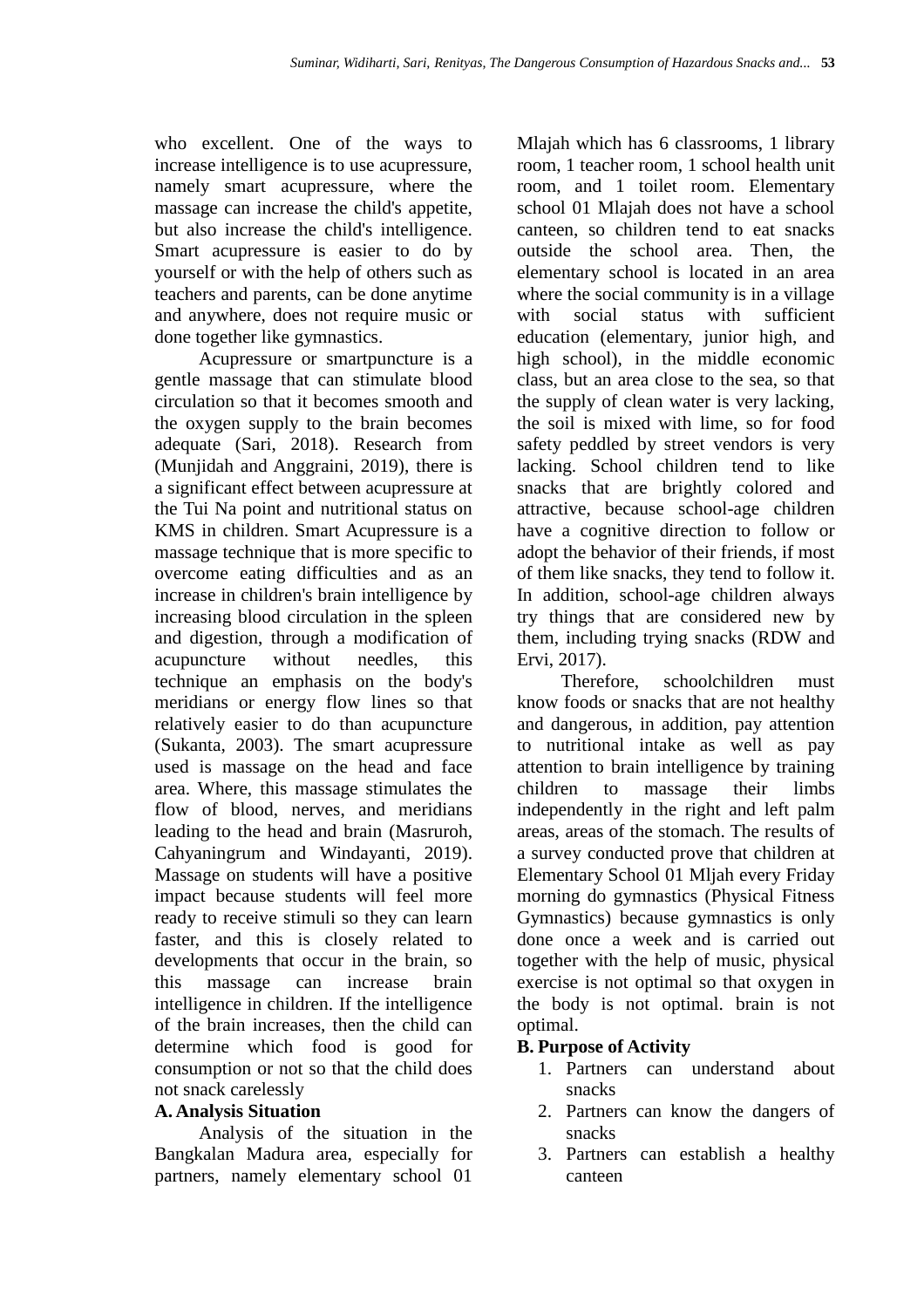- 4. Partners can find out smartpuncture acupressure
- 5. Partners can apply smartpuncture acupressure

#### **C. Troubleshooting Plan**

The community service partner, in this case, is the Mlajah Bangkalan elementary school that really needs material about dangerous snacks so that grades III, IV, and V know the dangers of unhealthy snacks sold on the streets or street vendors. Given this knowledge used an enjoyable method so that in the process of giving the material the child continued to listen In addition, the provision of smartpuncture acupressure training that can be practiced easily, anytime, and anywhere. Because so far school children are only given gymnastics (Physical Fitness Gymnastics) teachers at the Mlajah elementary school do not yet have trainees in the field of acupressure.

### **D.Benefit**

Counseling about the dangers of snacks with fun lectures and role-play methods can help partners in changing the knowledge and behavior of students to be more careful in choosing snacks and choosing healthy snacks. So that students can avoid diseases such as diarrhea, typhus, and other infectious diseases as a result of dangerous food.

Acupressure training on partners, so partners can apply it to students before the lesson begins or after the lesson begins. Children in grades III, IV, and V can be interested and practice even at home because acupressure or gentle massage is easily applied.

## **METHOD**

The place of implementation at the Bangkalan Mlajah elementary school. This activity started on 11, 15, 18 February 2020 for counseled about the dangers of snacks, and 22, 25, 29 February 2020 for intelligence

acupressure trained (smartpuncture), then for monitoring student behavior in avoided dangerous snacks and established a canteen healthy, until the evaluation was carried out for 1 semester or 6 months. Due to the March 2020 outbreak of Covid-19 and the lockdown, monitoring and evaluation are carried out online through the WhatsApp group. Implementation time starts at 09.00 - 11.00 WIB. Participants in the community service program are schoolchildren at SDN 01 Mlajah class III, IV, and V. The community service team only reports on counseled, acupressure trained, and evaluation of activities. The implementation method includes the stages of preparation, implementation, and evaluation. The details of each stage are as follows:

#### **Stage I (Preparation)**

a. Licensing stage

The Community Service Team conducted a field survey to find the right place of service. Then the licensed starts with the approval of the LPPM from the University of Muhammdiyah Gresik and the LPPM STIKes Patria Husada Blitar then to the Bangkalan Kesbangpolinmas and to the 01 Mlajah elementary school of Bangkalan.

b. Preparation stage

The activated carried out were by preparing the equipment and supplies needed in service activities which consist of minimum standard equipment including; laptop, LCD, flip chart, markers, F4 paper, pens, healthy food aids, smartpuncture acupressure module, instrumental music, pre and post-test questionnaires of knowledge and intelligence.

**Stage II (Implementation of Activities)**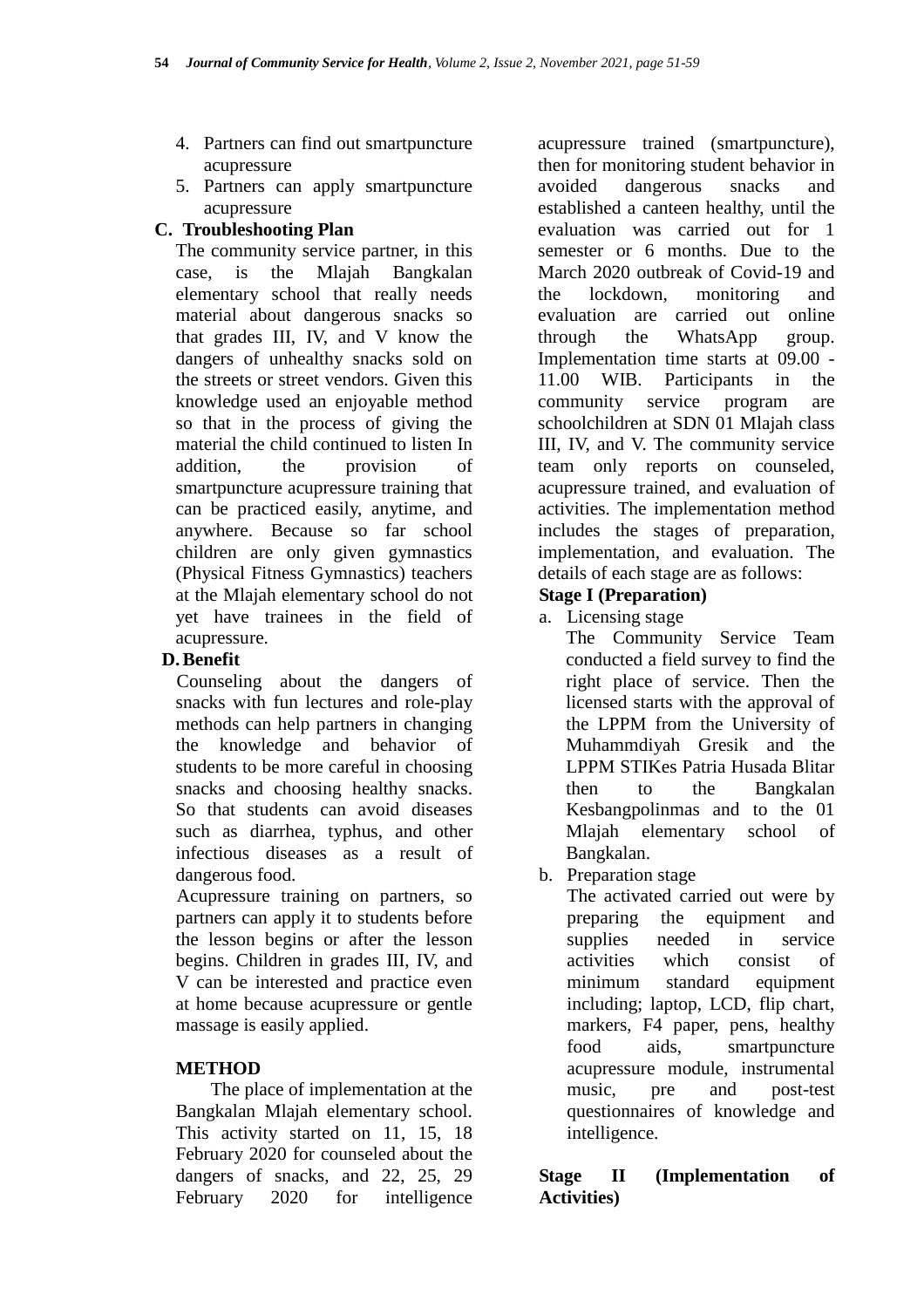#### a. Orientation stage

The service team and teachers from the Mlajah elementary school prepare the class to be used, then after the students are present, the team leader introduces himself and the team, explains the purpose and objectives of the service, and explains the mechanism for implementing the activities. We do this stage in 3 classes, namely III, IV and V on different days and each activity lasts approximately 15 minutes.

b. Work Stage

The activities were divided into 2, the first extension activated with the lecture method and role played which were followed by students and teachers. And the second activity was acupressure smartpuncture trained which was attended by students and teachers. This process lasts for 6 times, i.e. 6 weeks (3 weeks of counseled and 3 weeks of trained).

1) Dangerous Snacks Counseling

Health counseling on the dangers of consuming food carelessly takes place in class III, IV, and V classrooms accompanied by third-semester students, this counsel used LCD teaching aids that display slides containing interesting material and images so that elementary school students can easily understand and understand them. We also provide leaflets containing short sentences about various kinds of indiscriminate food and an appeal not to consume food indiscriminately. Then the students made a drama about dangerous snacks so that the children became focused and paid attention to the material given. At this stage, students or students were given a pretest before being given the material and given a post-test after being given the material. There were several outreach activited, including:

- Community Service Team Introductory Session

In this session, we introduce ourselves to the students who were chaired by the leader of the community service team and did a pre-test to find out the students' initial knowledge about dangerous snacks. This session runs for 5-10 minutes.

Material Session

The presentation of the material lasted for about 30 minutes with the lecture method, and role play so that the atmosphere became cheerful. In this session, the students were stimulated to have the courage to come forward and ask questions.



Image 1: Snacks



Image 2: Learning Activities

- Evaluation Session

The activity in this session was a question and answer activity. This activity was assisted by students to distribute questionnaires, and each student was guided by students to answer questions if the student did not know. The evaluation activity lasts for 15 minutes.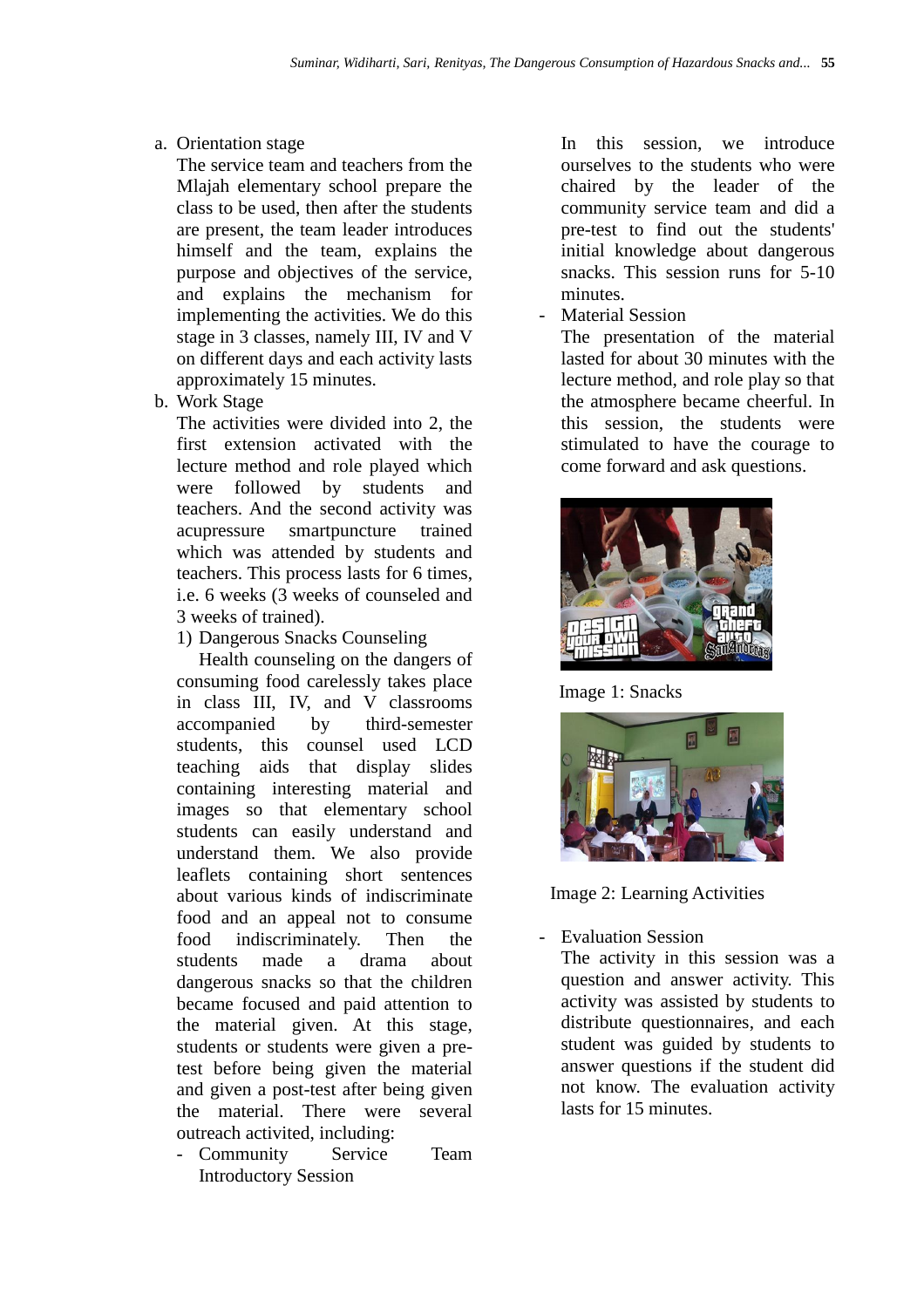- 2) Smartpuncture acupressure trained The second activity was acupressure smartpuncture trainning acupressure and yoga (acuyoga) trainees from D3 Midwifery lecturer at STIKes Patria Husada Blitar. This activity lasts for 3 days. The introductory stage lasts 10-15 minutes. Then massage trained or smartpunktur acupressure. This train was attended by teachers and students. Smartpuncture was massaged for 30 minutes, namely at the Pai Hui point (Gv 20) / crown, Yin Tang point (located above the nose), Sui Keu point (located in the middle on the upper lip), Ting Kung point (located in the middle of the upper lip). In front of the targus of the mandibular joint), the Tay Yang point (located at the corner of the eye) all these massages were performed for 5 minutes by gently massaging
- c. Evaluation Stage

At this stage, it was carried out by distributed post-tests about snacks that are dangerous and their impact on health as well as the introduction of smartpuncture. This proceed lasts for 15 minutes, students and students were assisted by older students if there are questions that were not understood. Students look very happy because the method used was role play, learned by playing so that student's didn't get bored quickly.

#### **Stage III (Evaluation)**

At the evaluation stage, the service team would carry out a gradual evaluation over the next 3 months with the establishment of a healthy canteen due to the national disaster, namely covid 19, the service team would create whats-up group aimed at elementary school students via their parents about snacking behavior indiscriminately. So students are taught to make their redudant healthy food and not snack.

#### **RESULTS**

The students of Elementary School 01 Mlajah Bangkalan have done community service by the service team about the socialization of the dangers of snacks and acupressure trained at the pai hui, yin tang, sui keu, ting kung, tay yang points. The socialization and trained process were carried out for 6 weeks and the evaluation stage was carried out 3 months later to assess the behavior of students in avoiding dangerous snacks.

The series of community service activities began in February 2020 as for the details as follows on 11th socialization in class III, 15th socialization in class IV, 18th socialization in class V, then continued on 22, 25, and 29 February 2020 the implementation of acupressure trained for intelligence (Smartpuncture). March to August 2020 is an evaluation activity for students about behavior to avoid eating dangerous snacks. Before and after the socialization the service team gave a post-test and a pre-test to find out knowledge about the dangers of snacks sold in any place with poor hygiene

**Table 1.** The numerical values characteristic of students of Elementary School 01 Mlajah socialization in Bangkalan (n=45)

| Category                              | Class III        |          | Class IV       |          | Class V             |                |
|---------------------------------------|------------------|----------|----------------|----------|---------------------|----------------|
|                                       | Quanti           | %        | Quanti         | %        | Qua                 | %              |
|                                       | ty               |          | ty             |          | ntit                |                |
| Gender                                |                  |          |                |          | у                   |                |
| Women                                 | $\overline{7}$   | 64       | 14             | 74       | 9                   | 60             |
| Man<br>$\overline{\phantom{a}}$       | $\overline{3}$   | 27       | 5              | 26       | 6                   | 40             |
| Total                                 | 11               | 100      | 19             | 100      | 15                  | 100            |
| Likes to eat at                       |                  |          |                |          |                     |                |
| school                                | 11               | 100      | 17             | 89       | 12                  | 80             |
| Yes                                   | $\theta$         | $\Omega$ | $\overline{c}$ | 11       | 3                   | 20             |
| N <sub>o</sub>                        |                  |          |                |          |                     |                |
| Total                                 | 11               | 100      | 19             | 199      | 15                  | 100            |
| After school                          |                  |          |                |          |                     |                |
| activities                            | $\boldsymbol{2}$ | 18       | 14             | 26       | 2                   | 13             |
| Go home                               | $\overline{9}$   | 81       | 5              | 74       | 10                  | 67             |
| Play with<br>$\overline{\phantom{0}}$ |                  |          |                |          |                     |                |
| friends                               |                  |          |                |          |                     |                |
| Tutoring<br>$\overline{\phantom{0}}$  | $\Omega$         | $\Omega$ | $\Omega$       | $\Omega$ | 3                   | 20             |
| Total                                 | 11               | 100      | 19             | 100      | 15                  | 100            |
| Snacks that are                       |                  |          |                |          |                     |                |
| often consumed                        |                  |          |                |          |                     |                |
| Meathall                              | 5                | 45       | 10             | 53       | 8                   | 53             |
| Cireng<br>٠                           | $\mathbf{1}$     | 9        | $\overline{c}$ | 11       | $\mathbf{1}$        | $\overline{7}$ |
| Fried food<br>٠                       | $\frac{2}{3}$    | 18       | 6              | 32<br>5  | 4<br>$\overline{2}$ | 27             |
| Tofu/<br>٠                            |                  | 27       | $\mathbf{1}$   |          |                     | 13             |
| mushroom                              |                  |          |                |          |                     |                |
| crispy                                |                  |          |                |          |                     |                |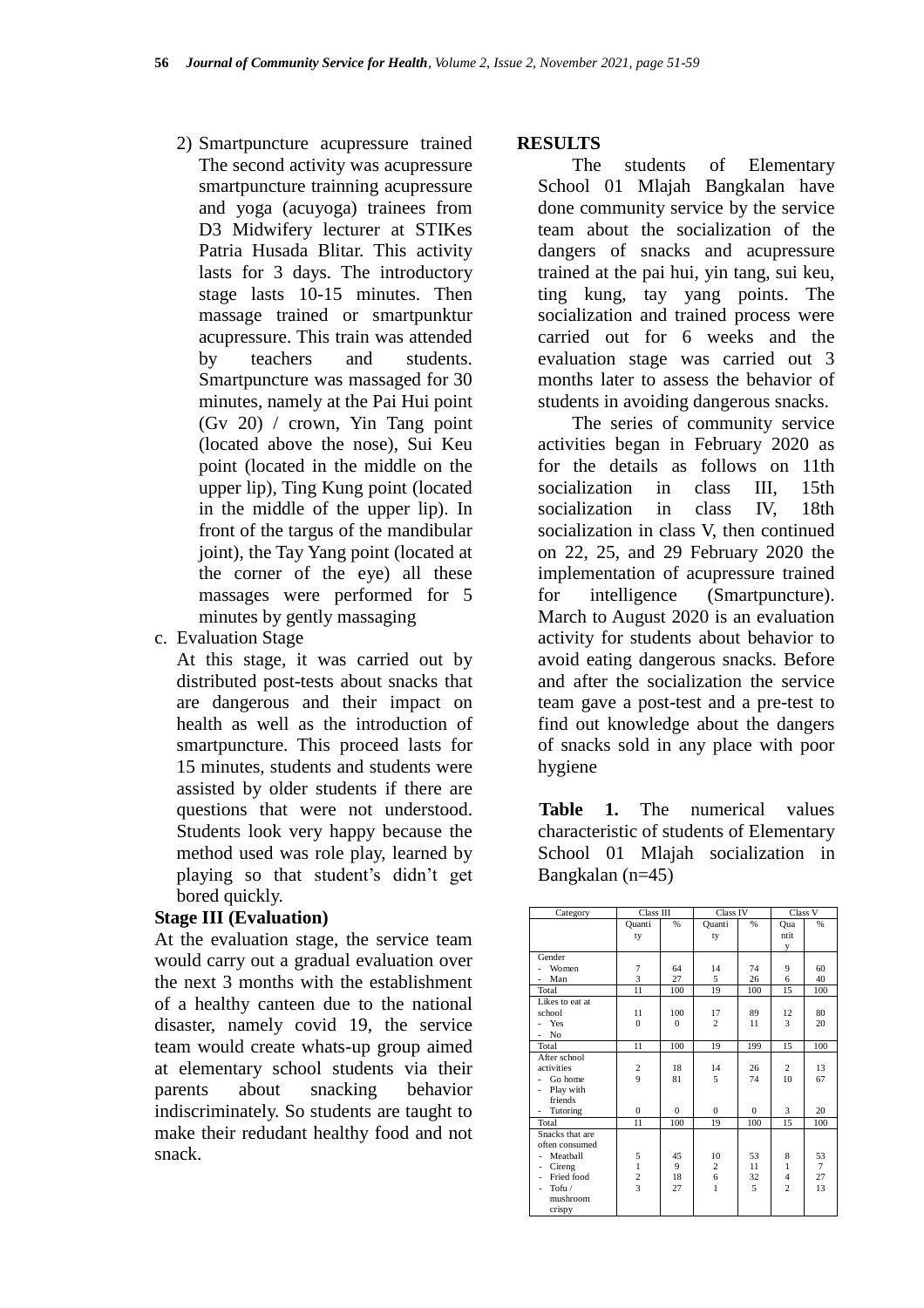| Total | . .<br>. . | 100 | 10 | 100 | $\sim$<br> | 100 |
|-------|------------|-----|----|-----|------------|-----|

The results of the table above prove that the most gender was female in grade 3 amount to 64%, grade 4 by 74% and grade 5 by 60%. On average, students also like to eat snacks in grade 3 school by 100%, grade 4 by 89%, and grade 5 by 80%. After-school activities for grade 3 81% play with friends, grade 4 74% play with friends, and grade 5 only 20% take tutoring.

**Table 2**. Value of knowledge before and after socialization of dangerous snacks with smart acupressure method in elementary schools 01 Mlajah Bangkalan (n=45)

| o<br>Class | Category  | <b>Before</b>  |      | After          |                |
|------------|-----------|----------------|------|----------------|----------------|
|            |           | Ouan           | $\%$ | Quan           | $\%$           |
|            |           | tity           |      | tity           |                |
| Ш          | Knowledge |                |      |                |                |
|            | Good      | $\overline{0}$ | 0    | 8              | 73             |
|            | Enough    | 6              | 55   | 3              | 27             |
|            | - Less    | 5              | 45   | $\overline{0}$ | $\overline{0}$ |
| IV         | Knowledge |                |      |                |                |
|            | - Good    |                | 5    | 15             | 79             |
|            | Enough    | 9              | 47   | 4              | 21             |
|            | Less      | 9              | 47   | $\theta$       | $\overline{0}$ |
| V          | Knowledge |                |      |                |                |
|            | Good      | 4              | 27   | 11             | 73             |
|            | Enough    | 7              | 47   | 4              | 27             |
|            | Less      |                | 27   |                | 0              |

The result at before treatment of students knowledge was class III 55% enough, class IV 47% enough and less, class V 47% enough.

#### **DISCUSSION**

From these results, children pretty like snacks that are sold on the roadside, because they had good colors and tastes, however, the safety of these snacks, both from a microbiological and chemical perspective, was still questionable. And most of them liked the meatball for grade 3 by 45%, grade 4, and grade 5 by 53%. At the age of elementary school children, children were increasingly independent so that they often consume snacks outside the home (Kurniawan, Saichudin and Merawati, 2018), they also begin to be able to choose and bought their

redundancy types of snacks. Children begin to realize that healthy and nutritious snacks are good for their health, but they do not know more about how this processed takes place in the body. So with this socialization and Trained, children would be fostered independently to be able to manage the consumption of snacks so that they did not interfere with the body's metabolism.

The students did not know about the various kinds of random food when we tried to ask, the students assumed that all food was the same and could be consumed without knowing the consequences if the food was consumed especially in large quantities. After they received counselled from us, they became more aware and understood the dangers of consuming food carelessly. Smartpuncture stimulation could be done easily on children in grades III, IV, and V, and there was a development of an increase in IQ by measuring the Binet-Simon Intelligence Scale from before treatment to after treatment.

 animation with a presentation style Counselled carried out for schoolage children using lecture, video and demonstration methods could make children interested in listening to the material well. Because the combined method of lectures, videos, and demonstrations moves all organs, namely motor, visual and auditory so that the child was more focused on capturing the content of the material. (Allesi and Trollip, 2001), argue that good tutorial learning needs to involve exposure and guidance. It begins with an introduction that introduces the title and learned objectives followed by the presentation of information that outlines the concept and content of the lesson to be conveyed. The presentation of information is delivered in the form of text, graphics, sound,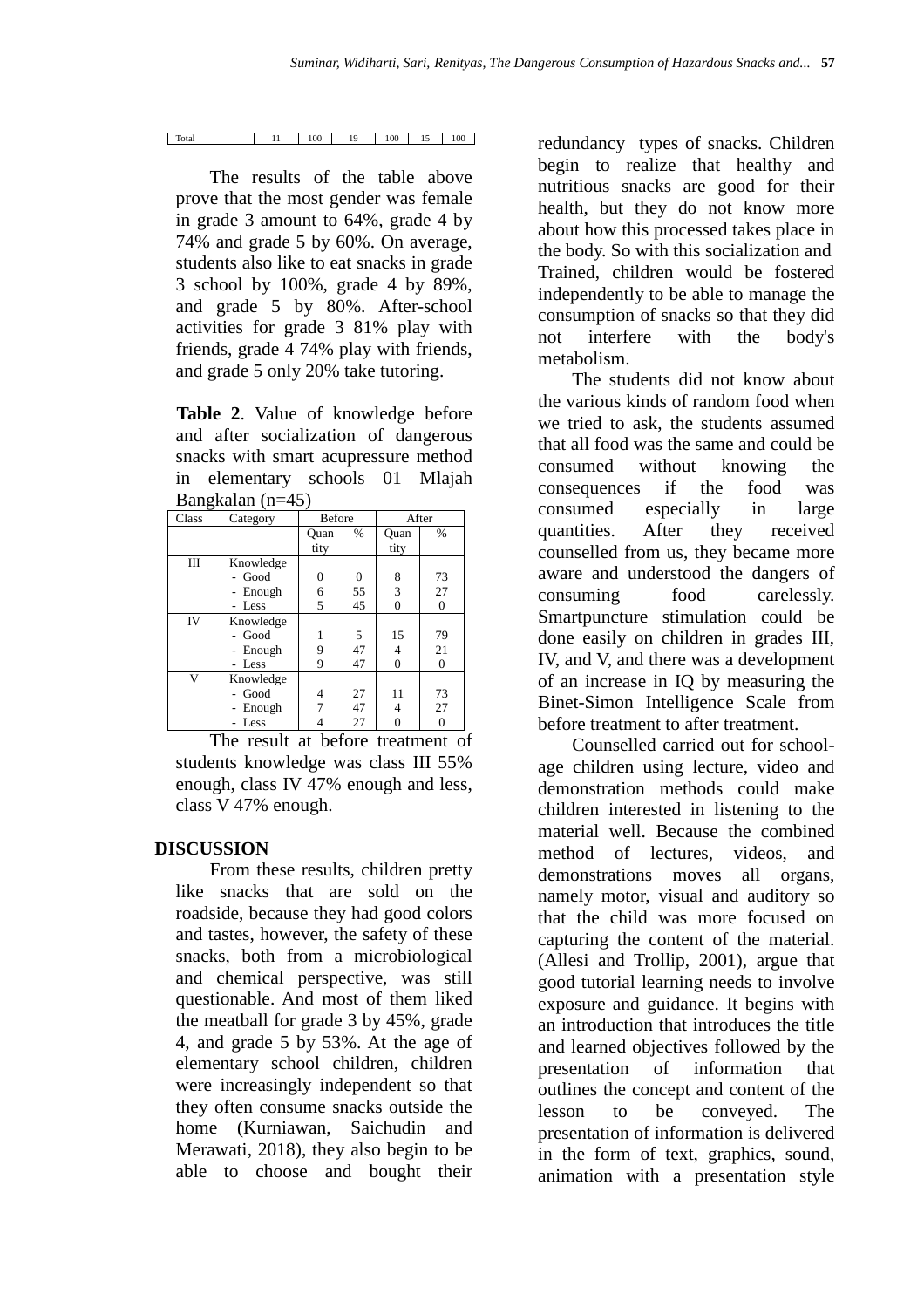with an activity concept. Then activities or questions are provided to get responses from students. Activities provide a response to student achievement and can describe the stage of achievement and provide opportunities to try again.

After doing the service / counseled at Elementary School Mlajah 01 with 32 students with 25 children attended this activity. The students interacted well with each other and communicated very well with us. This makes us more enthusiastic in providing service / counseling to students. It can be concluded that students in elementary schools were very active, interact well, politely, and enthusiastically in this activity. Students are also very active when asked questions about diarrhea/diarrhea as a result of consuming indiscriminate food. In the question session, only a few questions were asked in this activity. Students also understood and understood the explanation of questions posed by students. Students are more enthusiastic when we are asked questions. Even though there were some students who are difficult to keep quiet/regulated, but that didn't make us tired and give up given counselled to them. In the closed ceremony, the students were also enthusiastic in the group photo

#### **CONCLUSION**

The provision of counsel could be given used a variety of media to improve the knowledge and attitudes of elementary school students. For behavior change, it was necessary to provide further interventions that are possible to be carried out on students. Then, with the provision of smartpuncture training, students are able to practice themselves.

#### **SUGGESTION**

It was hoped that in the future,

Mlajah 01 elementary school students who have received knowledge from this health counsel could apply how to consume healthy food and avoid indiscriminate food in their daily lives. Hopefully, this health education would have good impact and also be beneficial for the students of SDN Mlajah 01 for now and in the future. Smart puncture trained was an exercise every morning before the lesson starts so that there was a brain refresh so that students are comfortable and smooth in the learned process. Smart acupressure can also be trained to mothers or parents and teachers to provide a relaxed and comfortable effect on children.

#### **REFFERENCES**

- Afni, N. (2018) 'Faktor-Faktor Yang Berpengaruh Terhadap Perilaku Konsumsi Makanan Jajanan Di Sdn Natam Kecamatan Badar Tahun 2017', *Jurnal Berkala Kesehatan*, 3(2), p. 59. doi: 10.20527/jbk.v3i2.5070.
- Allesi, S. M. and Trollip, S. R. (2001) *Multimedia For Learning (Methods and Development)*. third. Boston: MA: Allyn & Bacon, Inc. Available at: at: https://csuglobal.blackboard.com/bbcswebdav/ institution/FCCContent/csfiles/home\_dir/exter nalFiles\_20130401041211/library\_\_xid-1005\_5/Textbook Reserve\_\_xid-13309\_5/OTL\_\_xid-14610\_5/OTL543\_\_xid-17718\_5/OTL543\_Module2\_\_xid-14582\_5- 2.PDF.
- Badan Pengawas Obat dan Makanan (BPOM) (2018) 'Pedoman Pemberian Sertifikasi Produksi Pangan Industri Rumah Tangga', *Badan Pengawas Obat dan Makanan*, pp. 1– 16.
- Dini, N., Pradigdo, S. and Suyatno, S. (2017) 'Hubungan Konsumsi Makanan Jajanan Terhadap Status Gizi (Kadar Lemak Tubuh Dan Imt/U) Pada Siswa Sekolah Dasar (Studi Di Sekolah Dasar Negeri 01 Sumurboto Kota Semarang)', *Jurnal Kesehatan Masyarakat (e-Journal)*, 5(1), pp. 301–306.
- Hardinsyah & Supariasa (2016) *Buku 2016\_1\_TVS.pdf*. Jakarta: EGC. Available at: https://repository.ipb.ac.id/jspui/bitstream/1234 56789/87275/1/Buku 2016\_1\_TVS.pdf.
- Inten, D. N. and Permatasari, A. N. (2019) 'Literasi Kesehatan pada Anak Usia Dini melalui Kegiatan Eating Clean', *Jurnal*